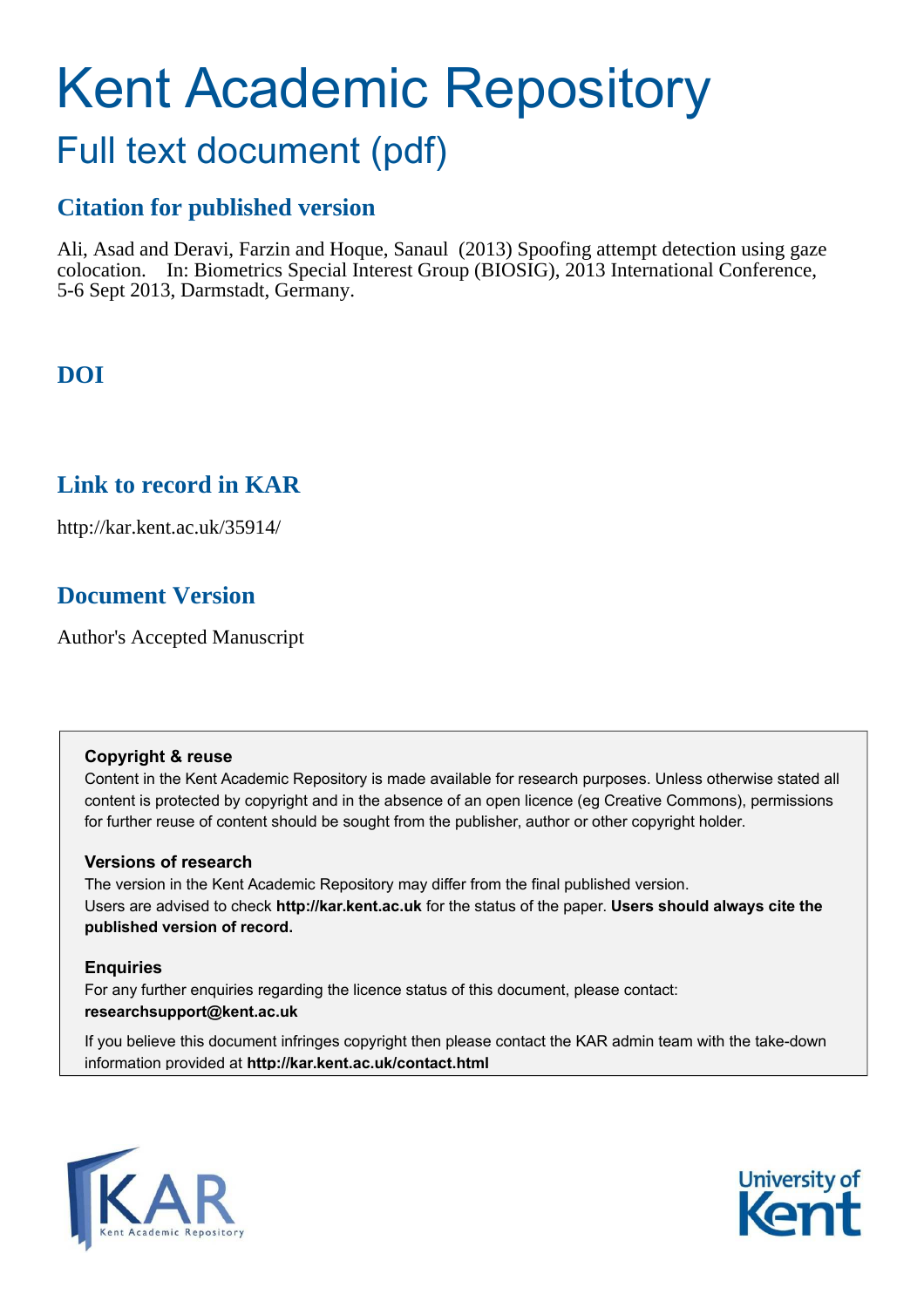#### **Spoofing Attempt Detection using Gaze Colocation**

Asad Ali, Farzin Deravi and Sanaul Hoque

School of Engineering and Digital Arts University of Kent, Canterbury, Kent, CT2 7NT, United Kingdom E-mail: {aa623, f.deravi, s.hoque}@kent.ac.uk

**Abstract:** Spoofing attacks on biometric systems are one of the major impediments to their use for secure unattended applications.This paper presents a novel method for face liveness detection by tracking the gaze of the user with an ordinary webcam. In the proposed system, an object appears randomly on the display screen which the user is required to look at while their gaze is measured. The visual stimulus appears in such a way that it repeatedly directs the gaze of the user to specific points on the screen. Features extracted from images captured at these sets of colocated points are used to estimate the liveness of the user. A scenario is investigated where genuine users track the challenge with head/eye movements whereas the impostors hold a photograph of the target user and attempt to follow the stimulus during simulated spoofing attacks. The results from the experiments indicate the effectiveness of the gaze colocation feature in detecting spoofing attack.

#### **1 Introduction**

Despite the successes in biometric recognition systems in recent decades, they still remain vulnerable to increasingly sophisticated spoofing attacks with the use of fake artifacts. These artifacts may be created from the biometric information of genuine users and presented at the system sensor(s). An impostor can present a fake biometric sample of a genuine user to a biometric recognition system to gain access to unauthorised data or premises. This type of spoofing is a direct attack on the sensor (also known as presentation attack); the impostor does not require any a priori knowledge about the internal operation of the biometric system. To prevent such sensor-level attacks, biometric systems need to establish the liveness of the source of an acquired sample.

Amongst biometric modalities, face recognition has emerged as being socially acceptable, accurate and convenient and is therefore used for a variety of security applications. But face recognition systems may be considered to be more vulnerable to abuse compared to other biometric modalities, because a simple photograph or video of a genuine user can be used to deceive such systems [Tr11]. Therefore, by introducing a liveness detection mechanism, the security of biometric systems can be substantially improved.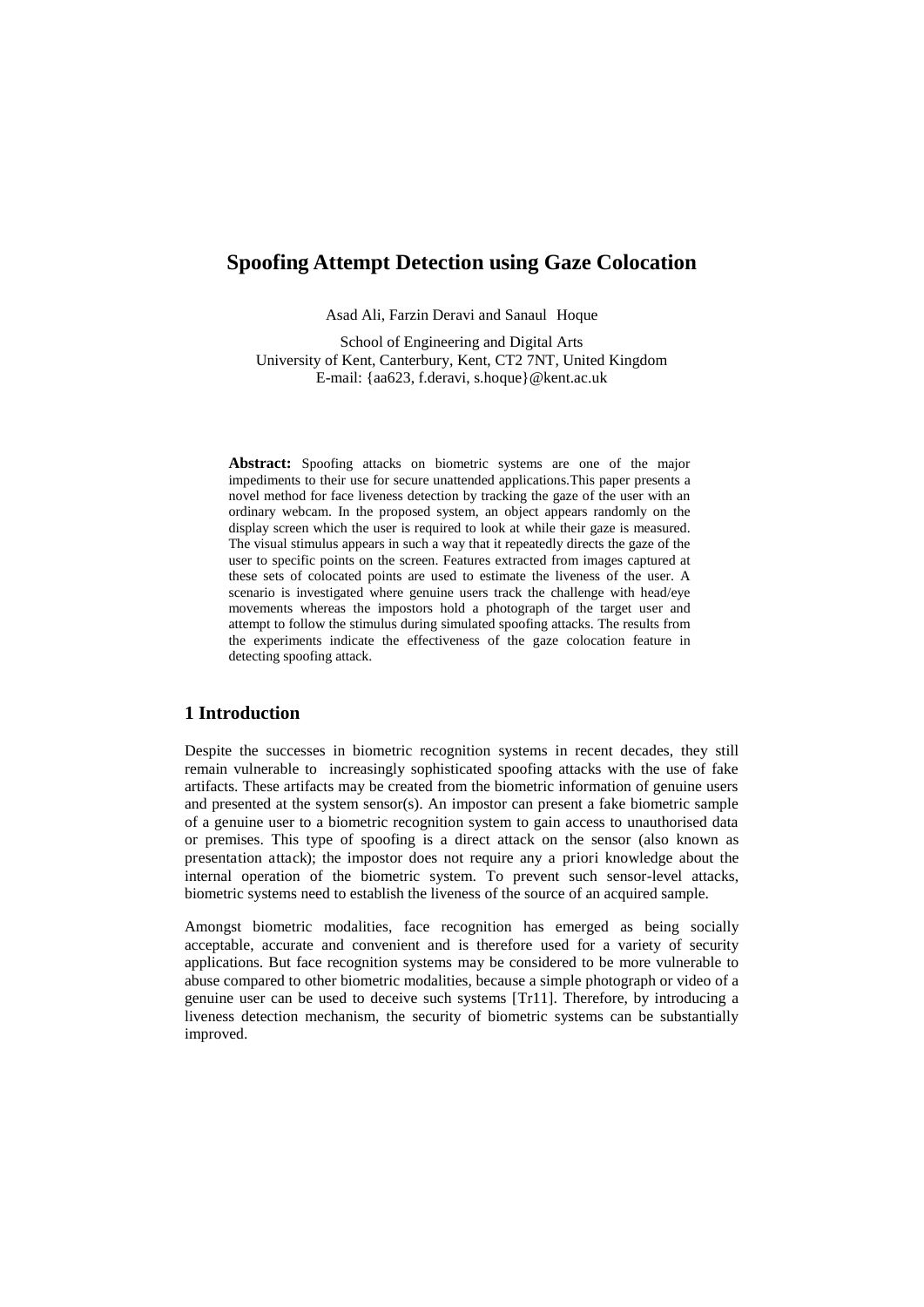Photographs, masks, and videos are the spoofing artifacts that may be used for attacks at sensor level. Photo spoofing can be prevented by detecting motion, smile, eye blinks, etc. However, such techniques can be deceived by presenting a video of the genuine user to the face recognition system. The subtle differences between a photograph (or video) of an individual and the live person needs to be used to establish liveness of the presentation at the sensor.

An important source of liveness information is the direct user interactions with the system that are captured and assessed in real time. In this paper we present a novel challenge/response mechanism for face-recognition systems, using a standard webcam, by tracking the gaze of the user moving in response to a visual stimulus. The stimulus is designed to facilitate the acquisition of distinguishing features based on the colocation of sets of points along the gaze trajectory.

The paper is organized as follows. In Section 2 a brief overview of the state of the art is presented. Section 3 describes the proposed techniques while Section 4 reports on its experimental evaluation. Finally Section 5 provides conclusions and offers suggestions for further work.

#### **2 Related Work**

Various approaches have been presented in the literature to establish liveness and to detect presentation attacks. Liveness detection approaches can be grouped into two broad categories: active and passive. Active approaches require user engagement to enable the facial recognition system to establish the liveness of the source through the sample captured at the sensor. Passive approaches do not require user co-operation or even user awareness but exploit involuntary physical movements, such as spontaneous eye blinks, and 3D properties of the image.

Passive anti-spooing techniques are usually based on the detection of signs of life, e.g. eye blink, facial expression, etc. For example Pan et al [PWL07] proposed a liveness detection method by extracting the temporal information from the process of the eye blink. They used Conditional Random Fields to model and detect eye-blinks over a sequence of images. Jee *et al's* method [JJY06] uses a single ordinary camera and analyses the sequence of the images captured. They locate the centre of both eyes in the facial image. If the variance of each eye region is larger than a preset threshold, the image is considered as a live facial image; otherwise the image is classified as a photograph. Wang et al [WDF09] presented a liveness detection method in which physiological motion is detected by estimating the eye blink with an eye contour extraction algorithm. They use active shape models with a random forest classifier trained to recognize the local appearance around each landmark. They also showed that if any motion in the face region is detected the sample is considered to be captured from an impostor. Kollreider et al [Ko09, Ko08, Ko05] combined facial components (nose, ears, etc.) detection and optical flow estimation to determine a liveness score. They assumed that a 3D face produces a special 2D motion. This motion is higher at central face parts (e.g. nose) compared to the outer face regions (e.g. ears). Parts nearer to the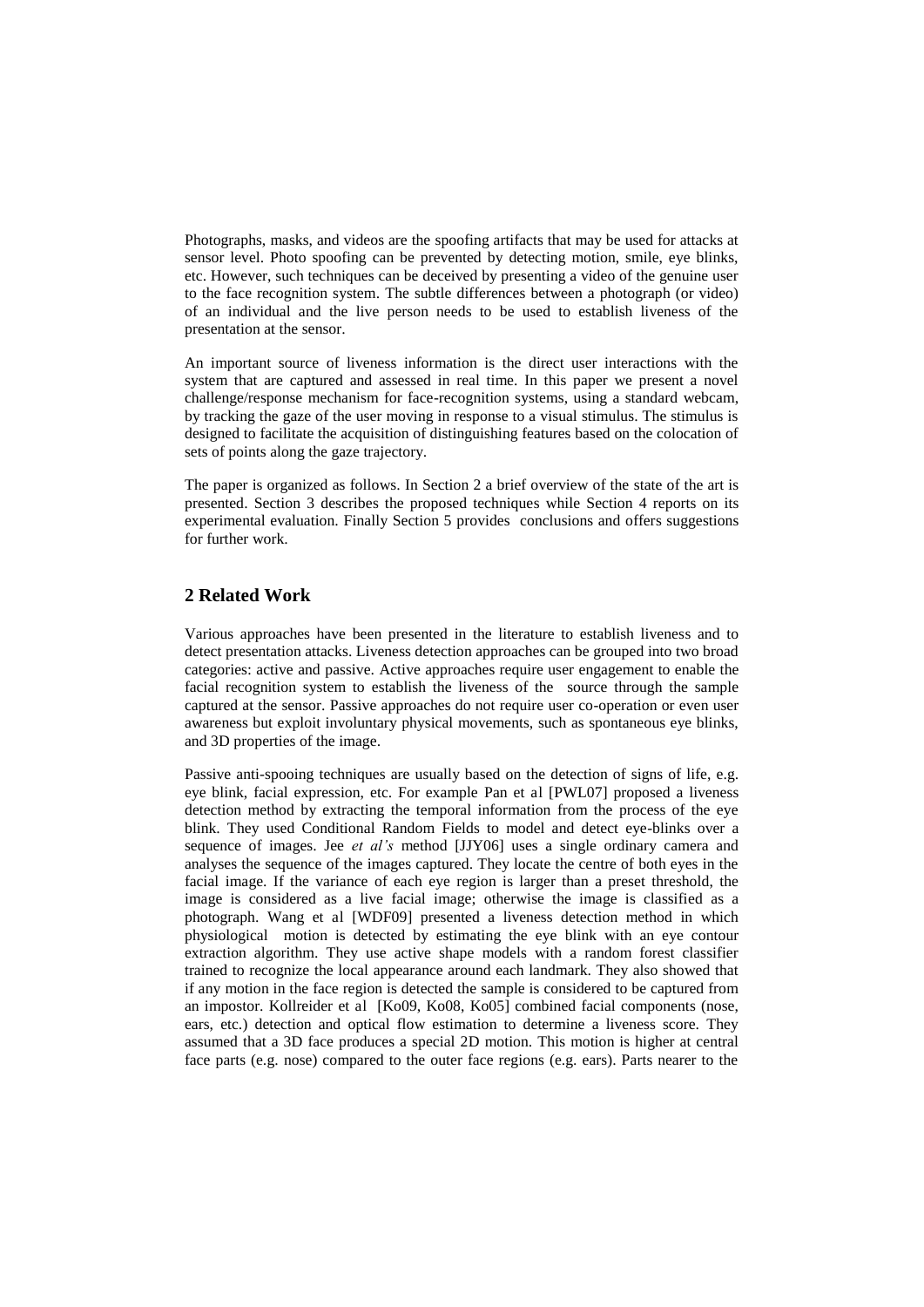camera move differently to parts which are further away in a live face. A translated photograph, by contrast, generates constant motion at various face regions. They also proposed a method which uses lip-motion (without audio information) to assess liveness [Ko05].

Some anti-spoofing techiques are based on the analysis of skin reflectance, texture, noise signature etc. Li et al [Li04] explored a technique based on the analysis of 2-D Fourier spectra of the face image. Their work is based on two principles. They proposed the principle that as the size of a photograph is smaller than the real image and the photograph is flat, it therefore has fewer high frequency components than real face images. Kim et al [Ki12] proposed a method for detecting a single fake image based on frequency and texture analyses. They exploited frequency and texture information using power spectrum. They also used Local Binary Pattern (LBP) features for analyzing the textures. They fused information of the decision values from the frequency-based classifier and the texture-based classifier for detecting the fake faces. Pinto et al [Pi12] used the noise signatures generated by the recaptured video to discriminate between live and fake attempts. They suggested noise was the artifact generated from video captured from other video (and not from real scenes). They used the Fourier spectrum, computation of the visual rhythm and extraction of the grey level co-occurrence matrices as feature descriptors.

Systems based on the challenge-response approach belong to the active category, where the user is asked to perform specific activities to ascertain liveness such as uttering digits or changing his or her head pose. For instance Frischholz et al [FW03] investigated a challenge-response approach to enhance the security of the face recognition system. The users were required to look in certain directions, which were chosen by the system randomly. The system estimated the head pose and compared the real time movement (response) to the instructions asked by the system (challenge) to verify the user authenticity. Ali et al [ADH12] presented a method of liveness detection based on gaze tracking. Users are required to follow a moving object with their head/gaze while a camera captures images of the user's face. The path of the object is designed in such a way that a number of collinear points are visited. Work has also been reported on using the gaze trajectory as a source of biometric information [DG11].

The work presented here explores a new feature set, hereby referred to as the gaze colocation feature set, for the detection of presentation attacks. Although a similar setup to the one in [ADH12] has been used the novel features proposed here establish the ability of the natural gaze to return to the same location consistently. Here the users gaze is directed to some pre-selected random positions on the display and features are extracted from sets of gazes at these colocated targets.The underlying hypothsis is that the variance in gazes for colocated positions should be small in genuine user attempts. This phenomenon is then exploited to differentiate between a photo spoof attack and a genuine user input. Video spoofing presents an even greater challenge. A video camera is required and, as reported, sophisticated methods such as video background control, 3D masks, 3D facial images and placing fidcucial points in the background are all being employed to prevent video spoofing [Tr11, Pa11]. In this paper, however, we do not report results of tests on the proposed system under video spoofing attacks.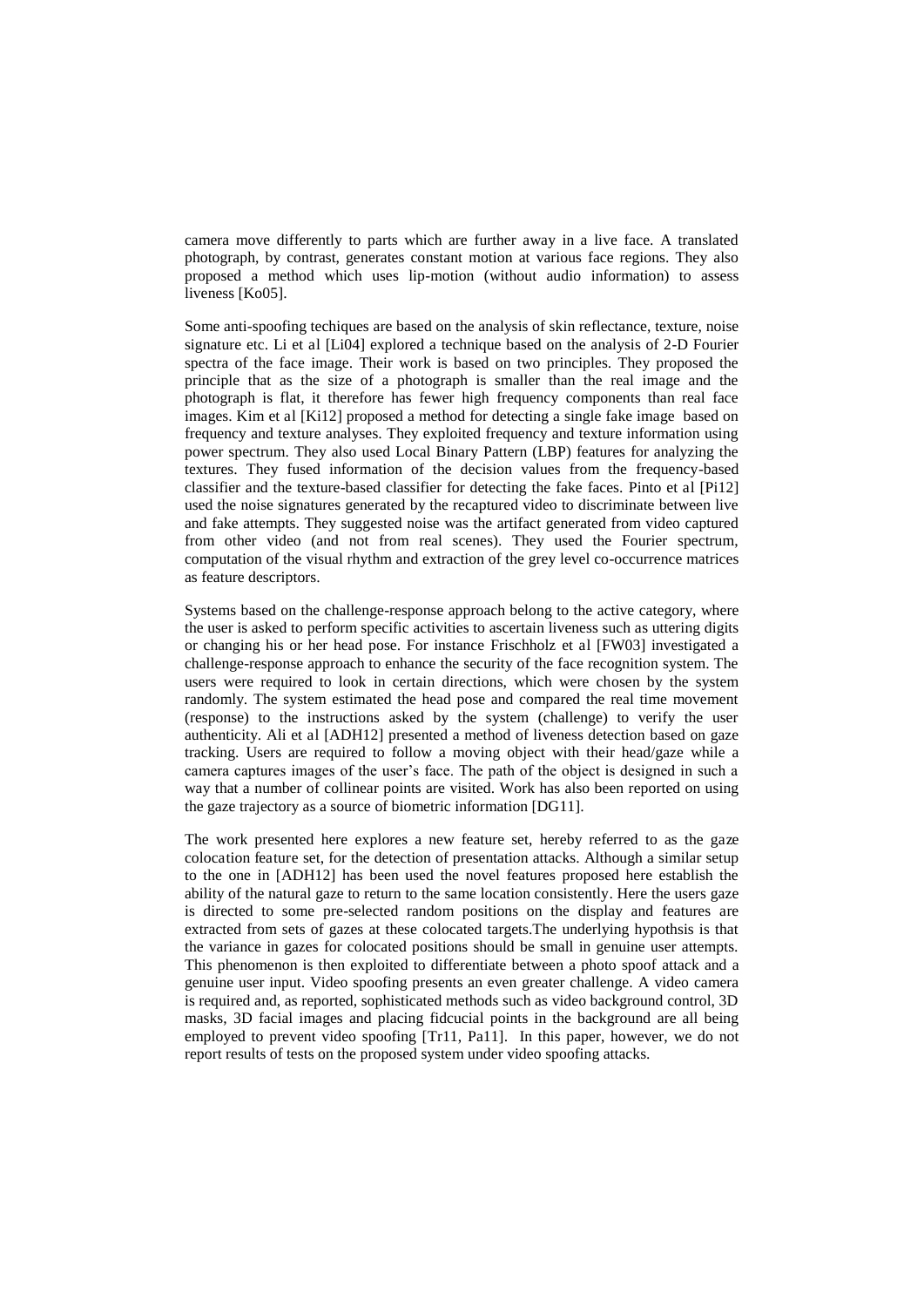#### **3 Liveness Detection through Gaze Tracking**

The scenario considered in this paper is that of a face verification system using an ordinary camera (webcam). A block diagram of the proposed system is shown in Figure 1. An object appears on the display and the camera (sensor) captures the frames as the position of the object on the display changes. The gaze colocation features are extracted from the pupil centres in the captured frames which are then classified as genuine or fake.



Figure 1: System block diagram

#### **3.1 Visual Stimulus**

A small object appears at random locations on the screen and the user is required to find and follow it with head/gaze movement. It is not necessary to space these targets uniformly but ideally these should not be too close to one another and each should be visited multiple times. At each appearance of the stimulus, the camera captures an image of the user's face. The presentation of the challenge takes approximately 130 seconds to complete, capturing 90 still images at each location of the challenge. The object appears in a random sequence to prevent predictive video attacks. The object visits each position at least three times. In this way a number of colocated sets of gaze can be identified. In Figure 2(a) a genuine user is seen tracking the challenge to establish liveness, while in Figure 2(b) the impostor is responding to the challenge by carefully shifting a high quality printed photo to gain access to the system.



Figure 2: Example of (a) Genuine attempt, and (b) Spoof attempt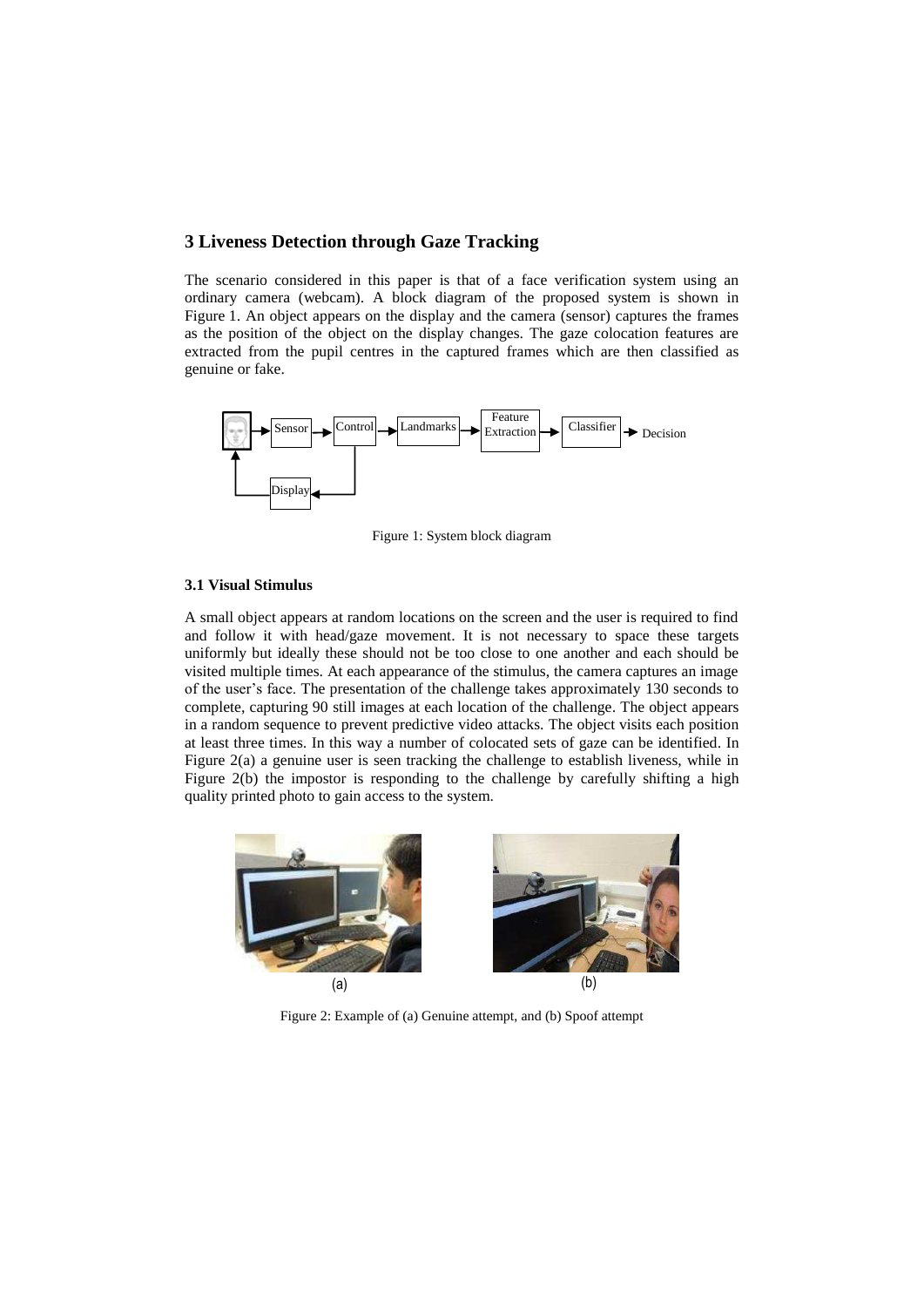#### **3.2 Facial Landmark Detection**

The images captured during the challenge-response were analysed using STASM [MN08] to extract facial landmark points. STASM returns 68 different landmarks on the face region using an active shape model technique. The coordinates of the center of the pupils were used for feature extraction in the proposed scheme.

#### **3.3 Gaze Colocation Features**

The gaze colocation features are extracted from images when the stimulus is at a given location. The 'x' and 'y'coordinates of the object on the display are same when they reappear at a given place at different times during this exercise. It can therefore be assumed that the 'x' and 'y' coordinates of the pupil centres in the corresponding frames should also be very close. This should result in a very small variance in the observed xand y-coordinates of the pupil centres in genuine attempts. A feature vector is thus formed from the variances of pupil centre coordinates for all the occasions where the stimulus is colocated.

Similar features can be extracted from other facial landmarks, but were not used in the results reported here.

#### **4 Experiments**

The system setup was similar to the one shown in Figure 3. The setup consists of a webcam, a PC and a display monitor. The camera used is a Logitech Quick Cam Pro 5000, and is centrally mounted on the top of a 21.5" LCD screen, a commonly used monitor type, having a resolution of 1920×1080 pixels and 5ms response time. The distance between the camera and the user was approximately 750 mm. This distance was not a tight constraint but had to be such that the facial features could be clearly acquired by the camera.



Figure 3: System Setup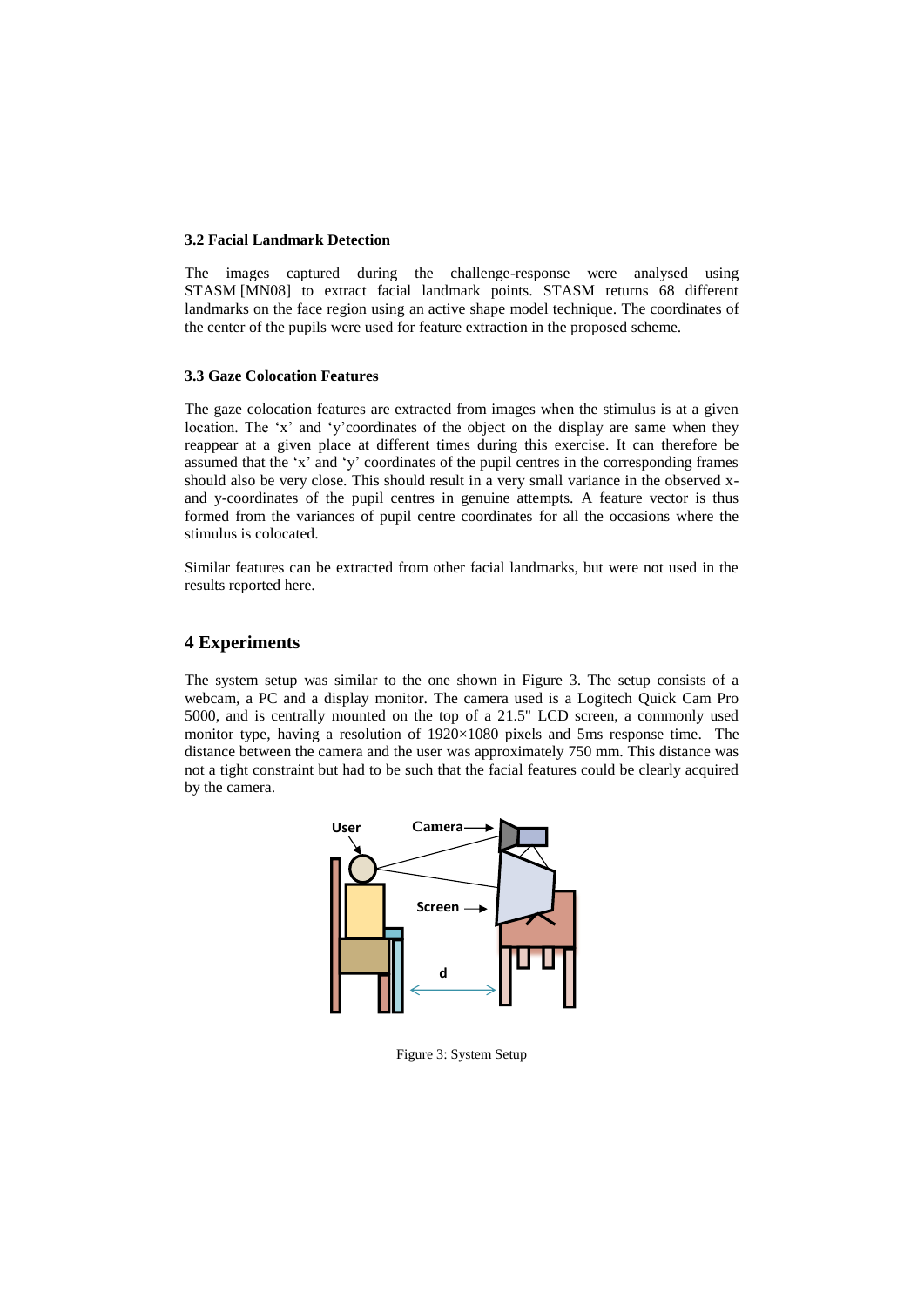Data was collected from 8 subjects in 3 sessions. Each subject provided data for both genuine and impostor attempts, creating 26 sets of each. During spoofing attacks a high quality colour photo of a genuine user was held in front of the camera while attempting to follow the stimulus. Each attempt acquired 90 image frames of resolution 352×288 pixels. This resolution provided a good enough picture quality to recognize the facial landmarks. In total, 30 sets of x-y coordinates of the pupil centres from collocated gaze targets were extracted resulting in a feature vector of size 60 for each eye. There were a small number frames where the pupil centres were not detected by STASM and such frames (and associated colocation points) were excluded from the feature extraction process.

For this data, the (x,y) coordinates of the pupil centres from frames captured while users are looking at the central stiumulus location are plotted in Figure 4 displaying deviations from their mean for all the genuine and fake attempts respectively. It can be observed that the range of the points in genuine attempts is much smaller compared to that of the spoof attempts. This is because the impostor, relying on hand-eye coordination, is unable to align the photo back to the same spot as accurately as a genuine user.



Figure 4: Pupil centre deviations capture during (a) genuine attempt and (b) spoof attempt for the central location of the target

#### **4.1 Evaluation Framework**

Face liveness detection is a two-class problem and there are four possible outcomes of the classification process: true positive, true negative, false negative and false positive. When a genuine (live/non-spoof) attempt is classified as genuine and a false (fake/spoof) attempt is classified as genuine, these are termed true positive (TP) and false positive (FP) classifications respectively. Similarly, when a genuine attempt is classified as a fake and fake attempt is classified as fake these are called true negative (FN) and false negative (TN) respectively. FP and FN are the errorenous outcomes of the process and the rates of their occurance is reported as False Positive Rate (FPR) and False Negative Rate (FNR) in this report in order to facilitate the assessment and comparison of system performance. The term True Positive Rate (TPR) is also used and is equal to 1-FNR. Total Error Rate (TER) can be defined as the proportion of misclassified attempts out ot all the attempts, including both genuine and fake.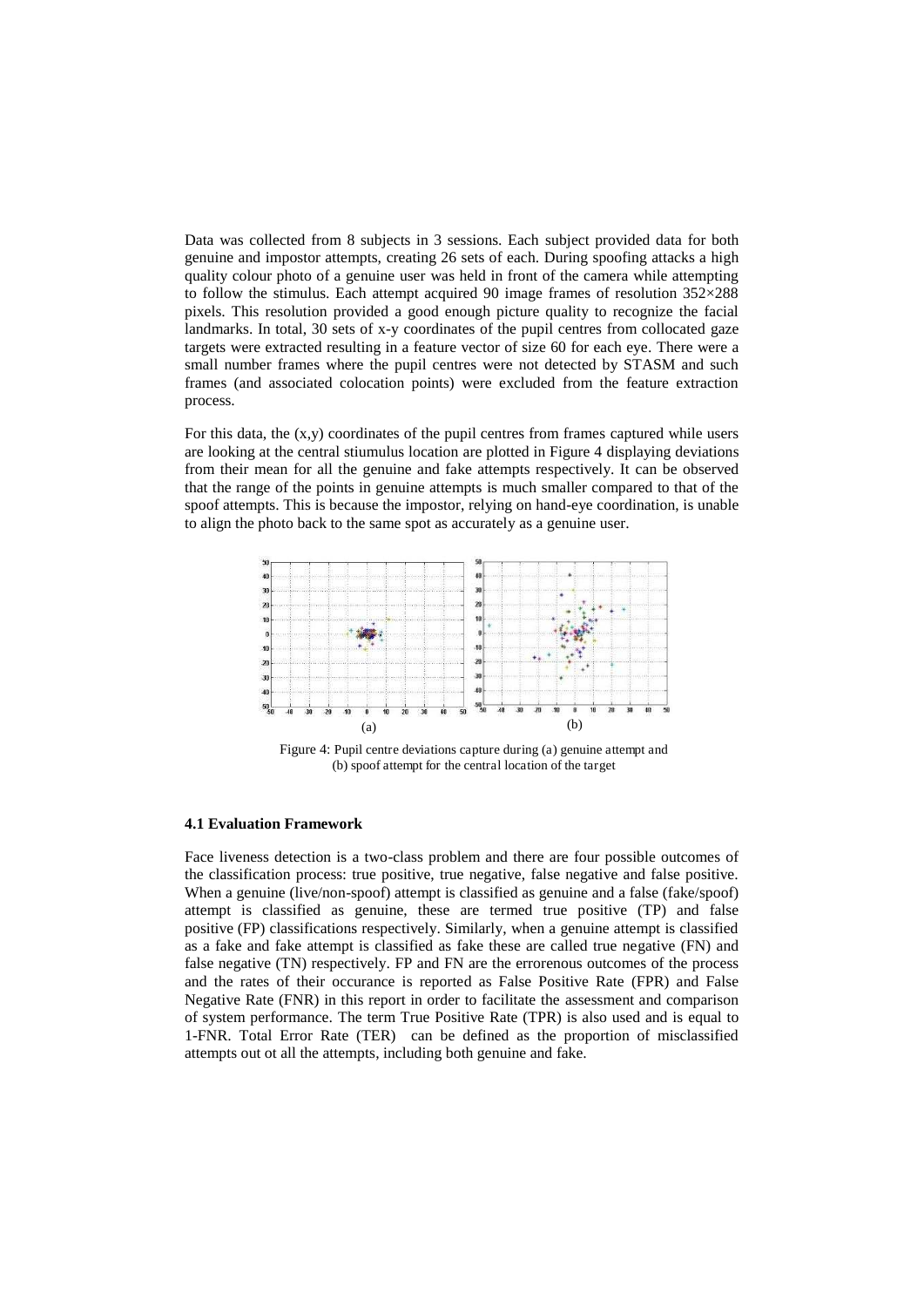For the experiments reported here, the database was divided into two disjoint sets for training and testing purposes. Of the 52 samples, 12 were chosen for testing and the remaining 40 for training the classifier. For training the classifier, 20 random samples from fake and 20 from genuine attempts were chosen. The experiments were repeated 50 times, and on each occasion the system used randomly selected samples for testing and training. The mean error rates are reported here.

#### **4.2 Experimental Results**

Error rates were calculated for a range of system parameters and are reported in this section. True Positive Rates at a set of predefined FPR values were obtained and used for comparison. The ROC curve of the proposed scheme using features from the single eye is presented in Figure 7. It is apparent that the system did not perform very accurately when the entire feature vectors are used. However, the performance improved significantly when subsets of the available features were used for training and testing. The forward feature selection method was used to rank the features [BL97]. the best results were achieved when a subset of the best 15 features was used (as shown in Figure 7). At 10% FPR, the TPR was above 90% which was only around 40% when using the entire feature set.



Figure 7: Performance with features extracted from a single eye

#### **4.3 Feature Combination Schemes**

While the colocation features from each eye may be used in isolation it is interesting to explore if there is complementarity in these feature sets and if a greater accuracy can be achieved by their combination. Therefore, both feature and score fusion schemes were explored to find if there can be gain in accuracy by combing information from features extracts from the two eyes. The following sub-sections will cover each of these fusion schemes in turn.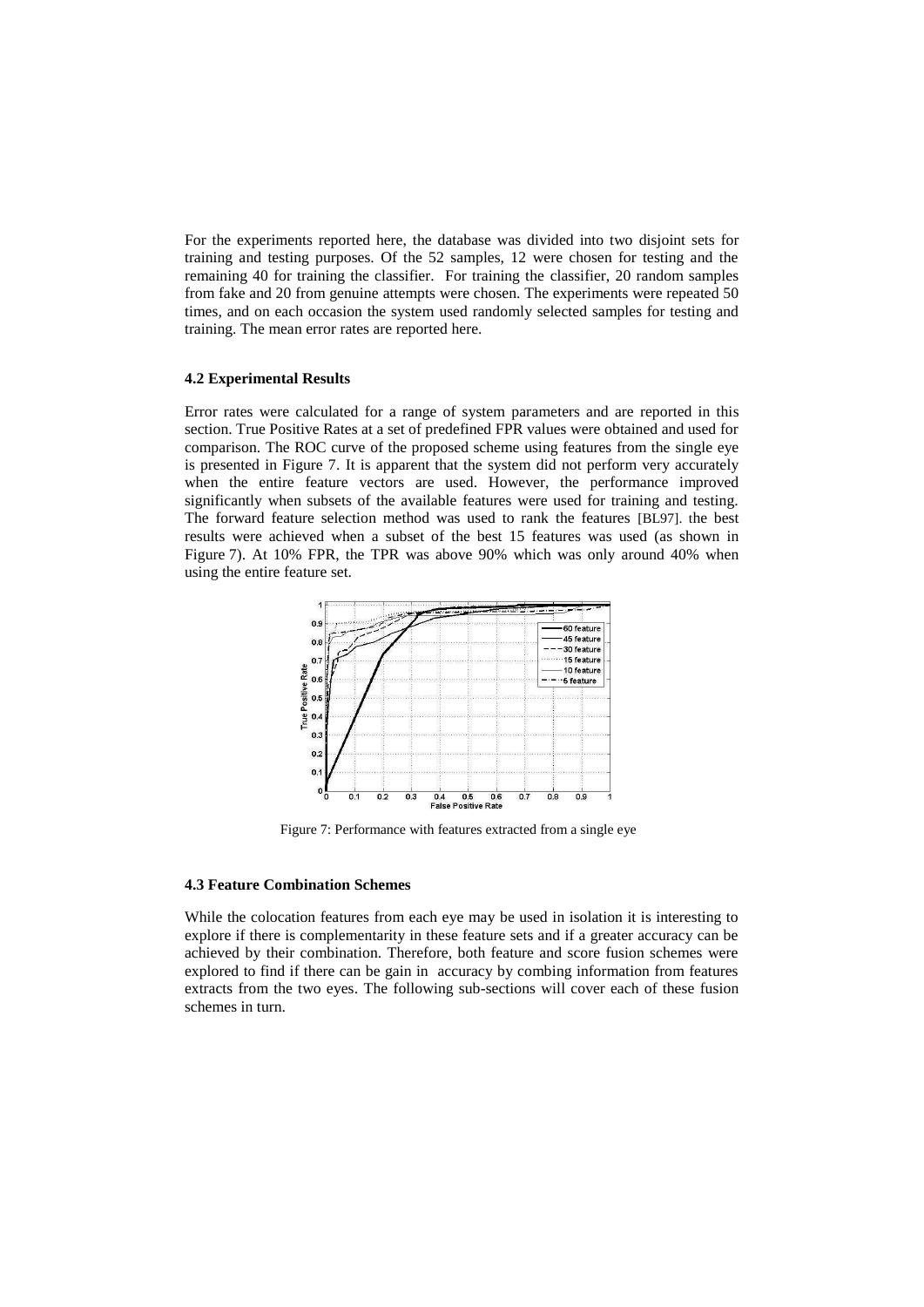#### **4.3.1 Feature Fusion**

The features extracted from both the eyes were concatenated to form a larger feature vector which was then used for training and testing. All 60 features from the left eye and the 60 features from the right eye were combined in a feature-level fusion scheme. The scheme is illustrated in Figure 8. A feature selection method was incorporated to find the optimum feature subsets for this scheme.



Figure 8: Feature fusion using left and right eye

Figure 9 shows the ROC curves for different feature dimensions. The TPR of the system was found to be lower than the instances when only one eye was used. Reducing the number of features improved the performance but the best TPR (at 10% FPR) of the system was about 80% while for the single-eye system it was above 90%.



Figure 9: Feature fusion performance

#### **4.3.2 Score fusion**

An alternative to the feature fusion strategy, a score fusion scheme is often implemented. In the score fusion scheme, these features were extracted from the right and left eyes and independent classifiers were used to obtain classification scores for each eye. In this multi-classifier system two k-NN classifiers were used for each eye. The a posteriori probabilities from the two classifiers were combined using the 'product rule' for liveness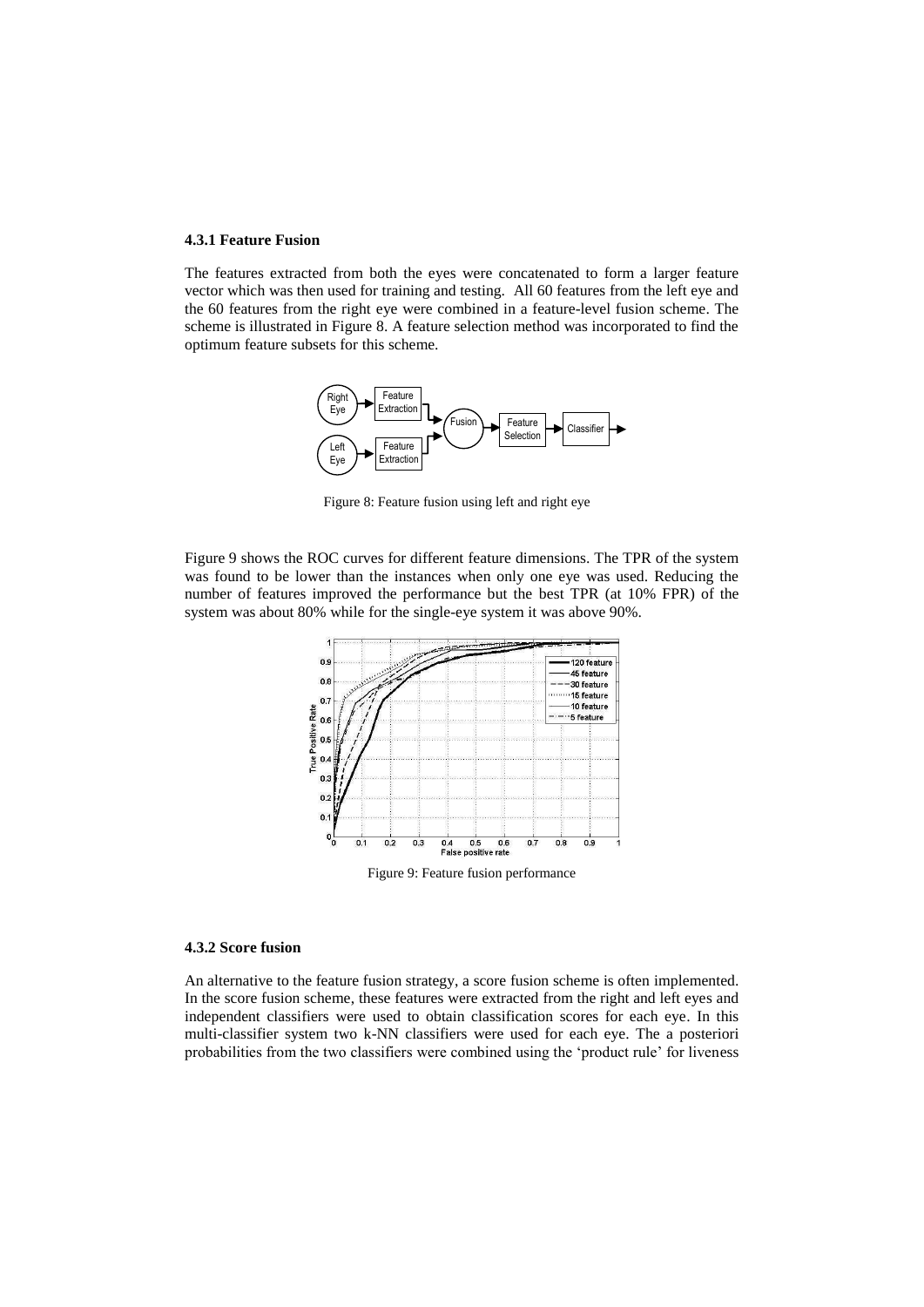detection [Ki98]. Figure 10 illustrates the scheme and Figure 11 shows the corresponding ROC curves. The scheme achieved a TPR of 99% at FPR of 10%.



Figure 11: Score fusion performance

In order to establish the tradeoff between the feature dimensionality and liveness detection accuracy experiments were performed to establish the performance of the system as the number of dimensions was steadily reduced. Figure 12 illustrates total error rates for different feature dimensions selected using the forward feature selection method. It can be seen that the lowest total error rate was observed when the feature dimension was reduced to around 15. The total error rate started increasing when the feature set was further reduced. The system produced higher total error rates when the feature dimension was large. The reason for this might be that only a small amount of data was available for training given the size of the feature set.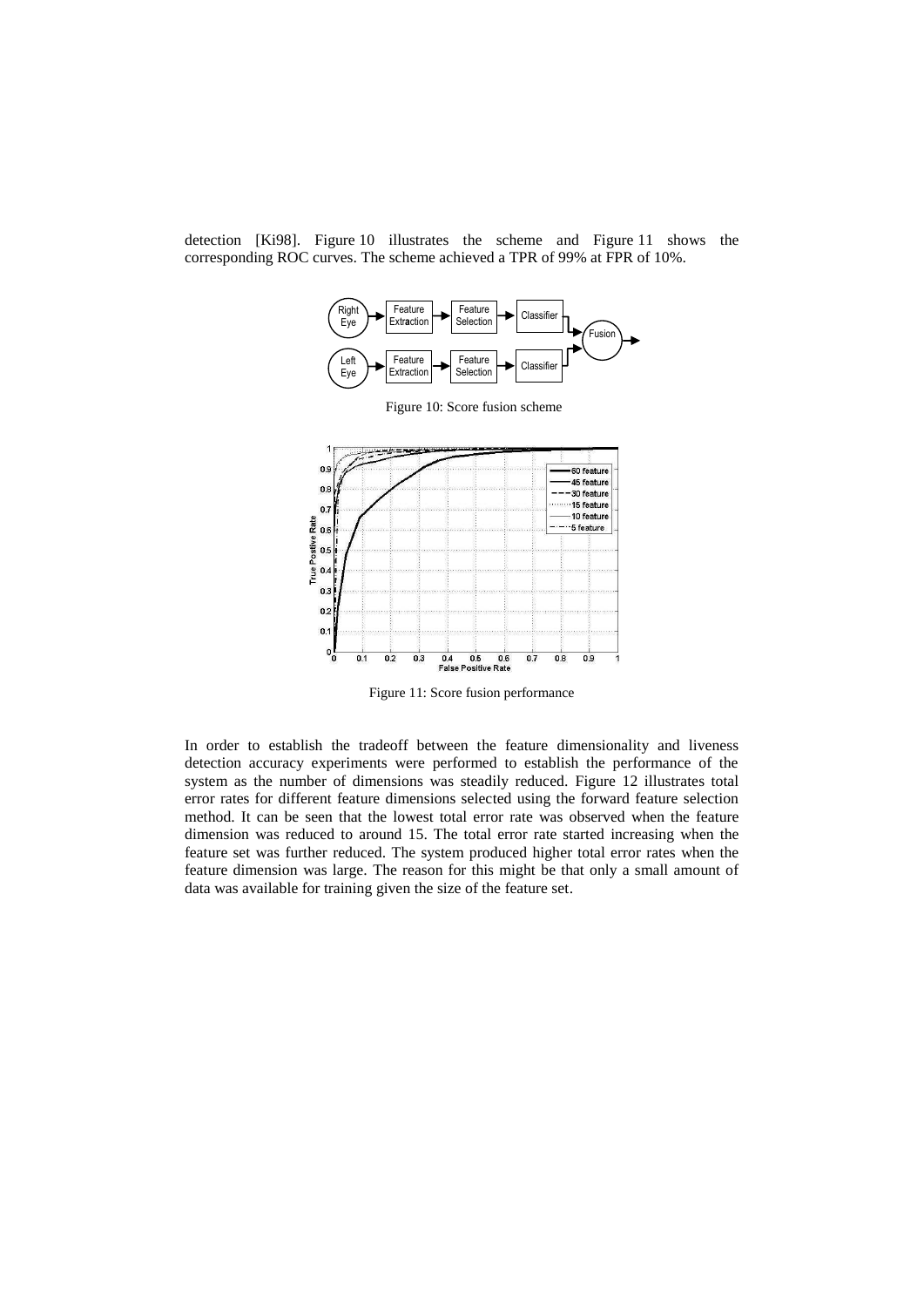

Figure 12: Variation in accuracy with feature dimension

Table 1 presents a comparative performance of the proposed methods at various levels of FPR. The feature fusion scheme gave the highest error rates in all cases. While using features from only one eye, the system TPR was up to 91%. This improved vastly when the score fusion approach was implemented. At 1% FPR, a TPR of 93% was achieved using score fusion. At 10% FPR, this rose to 99%.

|                       | TPR             |                 |                 |                 |
|-----------------------|-----------------|-----------------|-----------------|-----------------|
|                       | @FPR<br>$=0.01$ | @FPR<br>$=0.02$ | @FPR<br>$=0.05$ | @FPR<br>$=0.10$ |
| Single Eye            | 84%             | 86%             | 90%             | 91%             |
| <b>Feature Fusion</b> | 47%             | 62%             | 74%             | 78%             |
| <b>Score Fusion</b>   | 93%             | 94%             | 97%             | 99%             |

Table 1: Performance comparison of the three schemes

Table 2 shows a comparative analysis of our experimental observations with the performances reported for similar spoof attacks published in the literature. Although the results are from different databases they suggest possible comparative ranking of these various methods and indicate that the proposed method compares favourably with these schemes.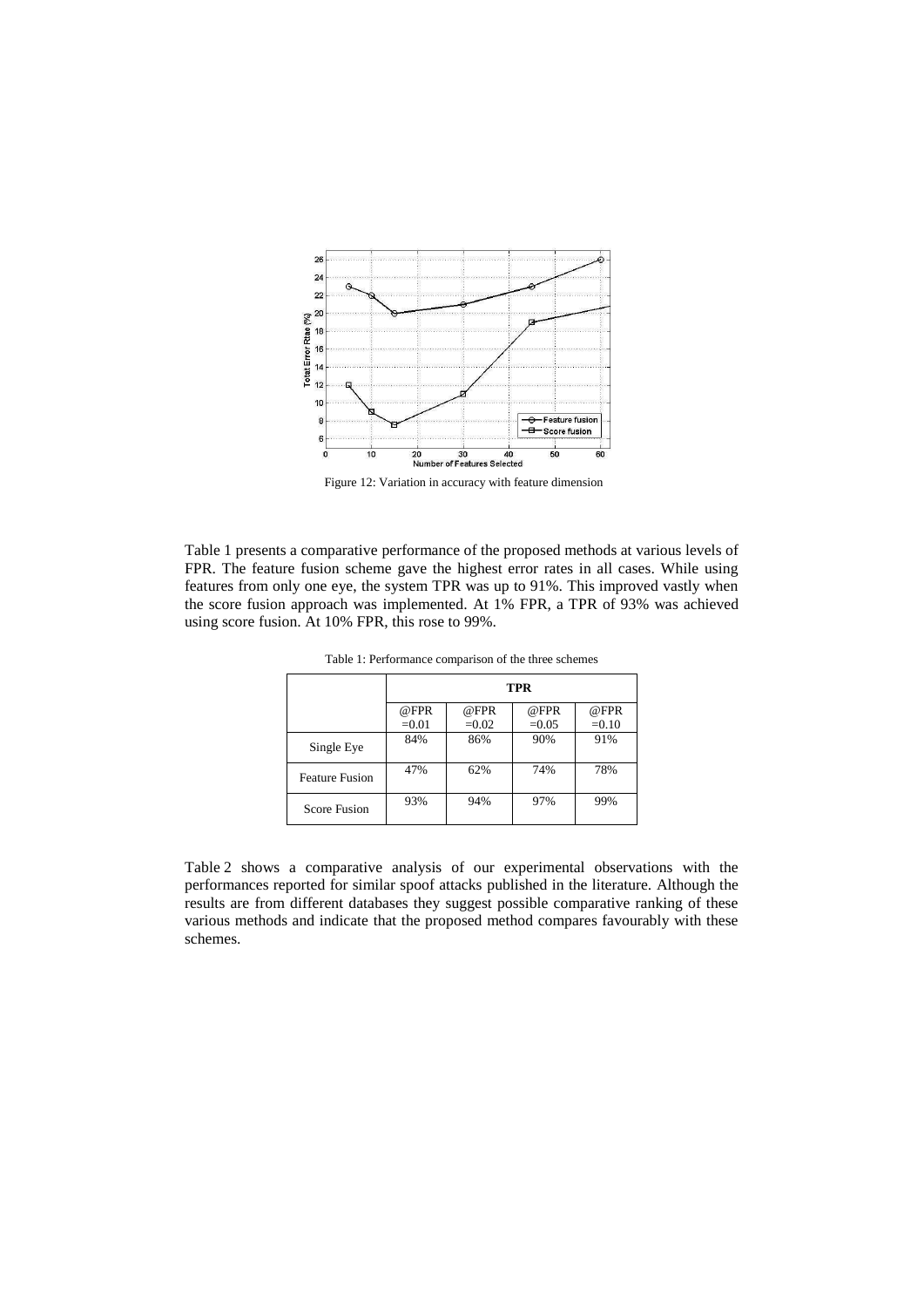| Method                  | <b>FPR</b> | <b>FNR</b> | TER   |
|-------------------------|------------|------------|-------|
| Ali et al [ADH12]       | 13.3%      | $0.0\%$    | 6.7%  |
| Kollreider et al [Ko07] | 1.5%       | 19.0%      | 10.3% |
| Tan et al [PMR11]       | 9.3%       | 17.6%      | 13.5% |
| Peixoto et al [PMR11]   | 6.3%       | 7.0%       | 7.0%  |
| Proposed method         | 1.0%       | 7%         | 4.0%  |

Table 2: Comparative performance analysis

#### **5 Conclusion**

This paper presents a novel feature set for liveness detection in the presence of photo spoofing for face verification systems. A challenge-response approach is described which uses a visual stimulus to direct the gaze. The test scenario did not constrain the users to move either their head or eyes exclusively. However, the proposed gaze colocation features provided a robust measure for discriminating between live and fake attempts.

Initial experiments prove the potential viability of this approach, however, more data is required to establish the performance of the proposed approach with confidence. Although video attacks are excluded in the tests it is expected that within the proposed challenge response framework they would be difficult to mount due to the need for synchronisation with the challenge sequence. Future work will expand the experiments to include a larger database of users and will also explore incorporation of additional features for improving the anti-spoofing capabilities of the system in response to more sophisticated attacks. In particular the relative position of eye centres within the face will be a subject of further study.

#### **References**

- [ADH12] Ali, A.; Deravi, F.; Hoque, S.: Liveness detection using gaze collinearity. In Proc of 3rd Intl Conference on Emerging Security Technologies, Lisbon, Portugal. Pages 62-65, Sept. 2012.
- [BL97] Blum, A. L.; Langley, P.: Selection of relevant features and examples in machine learning. Artificial intelligence, 97(1):245-271. December 1997.
- [DG11] Deravi, F., Guness, S. P., (2011). Gaze Trajectory as a Biometric Modality. In Proceedings of the BIOSIGNALS Conference, Rome, Italy. Pages 335-341, January 2011.
- [FW03] Frischholz, R. W.; Werner, A.: Avoiding replay-attacks in a face recognition system using head-pose estimation. in Proc of IEEE Intl Workshop on Analysis and Modeling of Faces and Gestures (AMFG 2003), Nice, France. Pages 234-235, 2003.